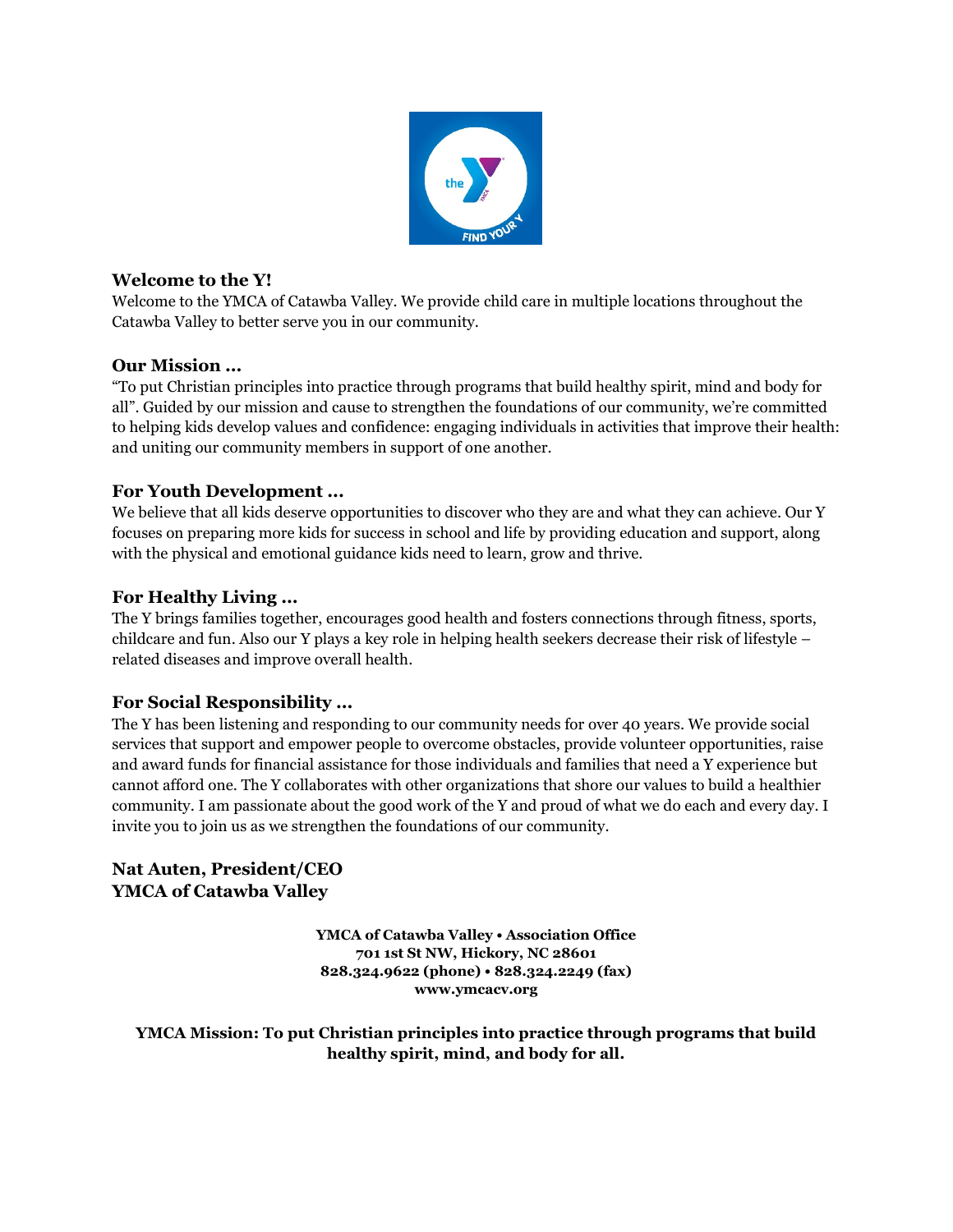### **Foreword**

The purpose of this handbook is to acquaint Parents/Guardians with the system-wide goals of the program and policies under which each site should operate. All parents/guardians should make themselves familiar with the information contained in this handbook.

#### Dear Parents/Guardians,

At the Y, "afterschool" isn't just a safe place to hang out when school lets out. Y-Afterschool is a comprehensive and FUN program. We take pride in what we do and we are always looking for ways to evolve to meet the needs of all children and families. We are so thrilled that you have chosen the Y for your child. We recognize the incredible responsibility you have placed upon us and we will work tirelessly to meet your expectations. This handbook has been designed to answer your questions, promote communication between our staff and your family, and help you understand our policies and procedures.

By selecting the Y Afterschool Program, you are giving your child the opportunity to benefit from a program founded upon YMCA tradition that provides fun, learning activities that promote new skills and help children feel successful.

We look forward to partnering with you!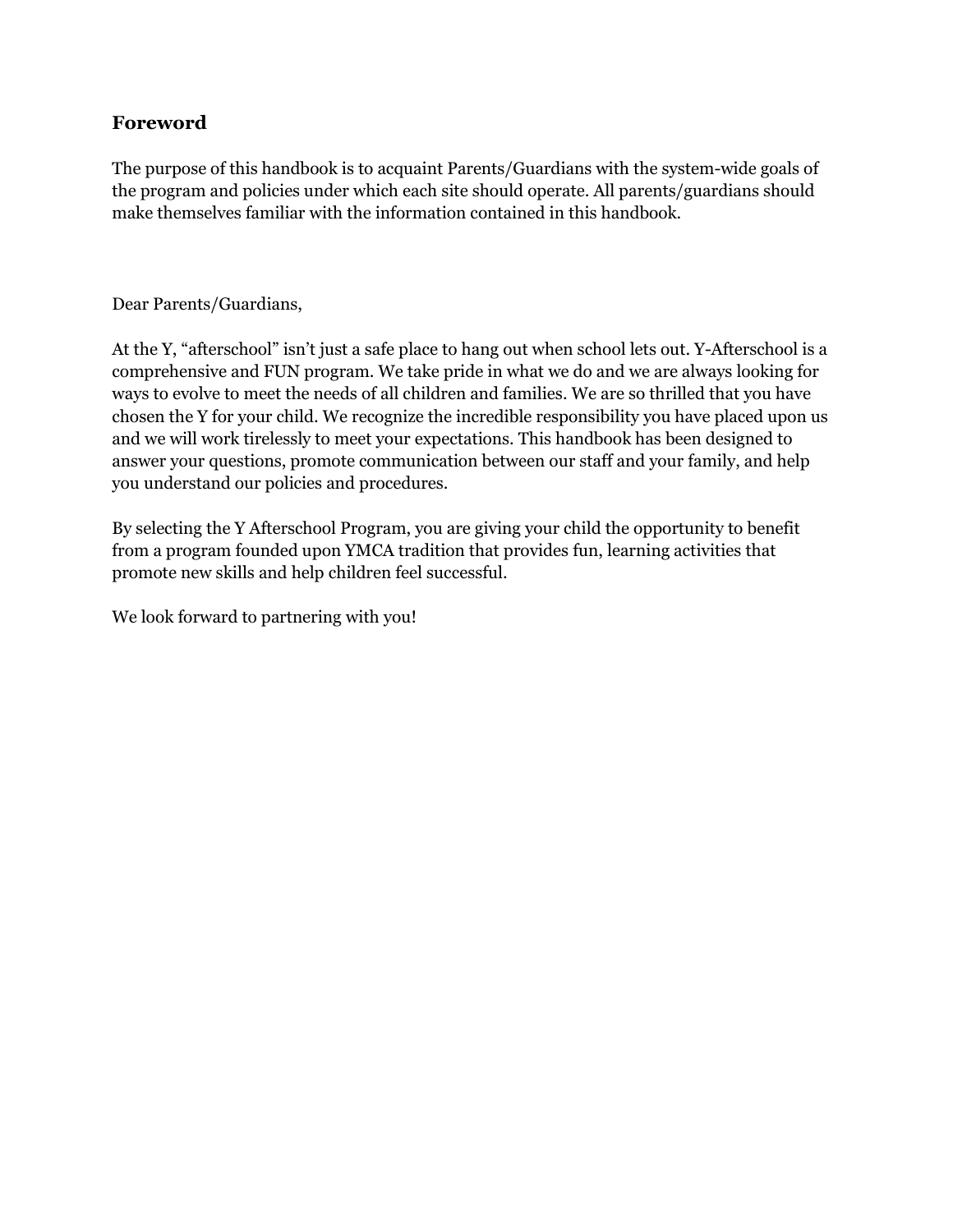# **Program**

## **Facilities**

ALL YMCA FACILITIES ARE SMOKE/TOBACCO FREE FACILITIES.

## **Organizational Chart**

Senior Program Director of Childcare Program Director of Childcare Child Care Administrator Salem Elementary YMCA Childcare 828-999-8614 Hildebran Elementary YMCA Childcare 828-999-8741 Drexel Elementary YMCA Childcare 828-999-8650 Valdese Elementary YMCA Childcare 828-999-8629 WA Young Elementary YMCA Childcare 828-999-8567 New Dimensions Charter YMCA Childcare 828-999-8775 Ray Childers Elementary YMCA Childcare 828-999-8511 Mountain View Elementary YMCA Childcare 828-999-8463

# **Ages Served and Ratios**

Burke County YMCA provides care for children ages 5-12. Children must be enrolled in kindergarten to participate in the program. For School's Out Camp, children must be currently enrolled in or have completed kindergarten, and for Summer Camp, children must have completed kindergarten to attend. The YMCA follows DCDEE child care ratio requirements. Staff and child ratios vary depending on the age of the youngest child in the group and whether the site is meeting minimum requirements, voluntary enhanced requirements, or the highest voluntary enhanced requirements from the Division of Child Development. Staff and child ratios are posted in each area of approved space used by the Child Care program.

# **Child Care Schedule**

The program operates year round. The current school and YMCA Program calendars indicate days of operation and holiday closings for each site. Services provided on teacher workdays and holidays depend on the number of children registered.

## **Hours of operation**

Burke County YMCA Child Care Programs operate as follows: Before school care: 6:00-7:30 a.m. After school care: 2:30 p.m.-6:00 p.m. School's Out Camp: 6 am-6pm Summer Camp: M-F 6 am-6 pm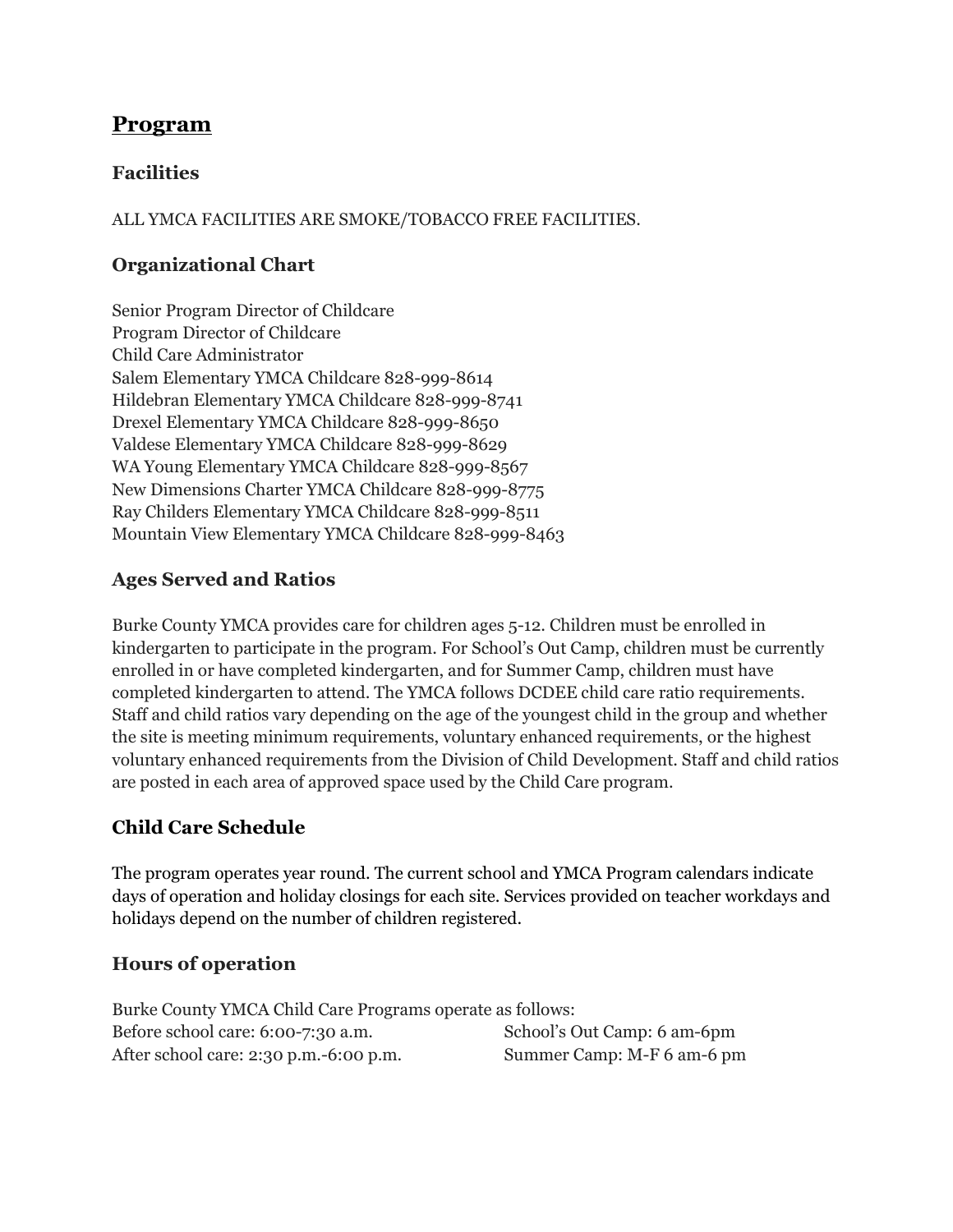### **Enrollment**

Enrollment at each site is determined by the size of the available facilities and the appropriate number of staff for supervision. The licensing consultant and senior program director make the decision regarding facility space and capacity. If the program is at capacity for staff requirements, children will be placed on a waiting list and registered as soon as a space becomes available.

## **PROCEDURES FOR ENROLLING STUDENTS:**

1. Every parent must complete an enrollment application online by visiting [www.ymcacv.org.](http://www.ymcacv.org/) All information on the application must be accurate. Requested information includes:

- a. Physical Address
- b. Home and Mobile phone numbers
- c. Emergency contacts including names and contact information, and
- d. Any individuals authorized to pick up students.

2. The application must be signed verifying all the information provided is correct. If any of the information provided on the application should change, parents must immediately provide the Site Director with updated information.

3. A nonrefundable \$20.00 registration fee is required for each child that wishes to enroll.

4. All forms and signature pages must be on file for a child to begin enrollment.

5. The Site Director and Program Director may schedule a meeting with the parent to discuss the student's needs and how those needs can be met in the program.

6. Requests for accommodations in the YMCA Child Care Program should be directed to the Program Director.

7. Parents are responsible for submitting immunizations, medical action plans, and any other required medical documentation within the required time frame.

## **Account Maintenance**

Parents/guardians may access their online account at any time by visiting *ymcacv.org* using the cell phone number or email address and password used to create their account. The YMCA does not keep record of usernames and passwords. Parents/guardians are responsible for maintaining their online accounts. Any issues with online accounts should be directed to the Child Care Administrator.

# **Registration**

All children attending the program must pay a \$20.00 non-refundable registration fee. Emergency care information must be complete before a child can remain in a program.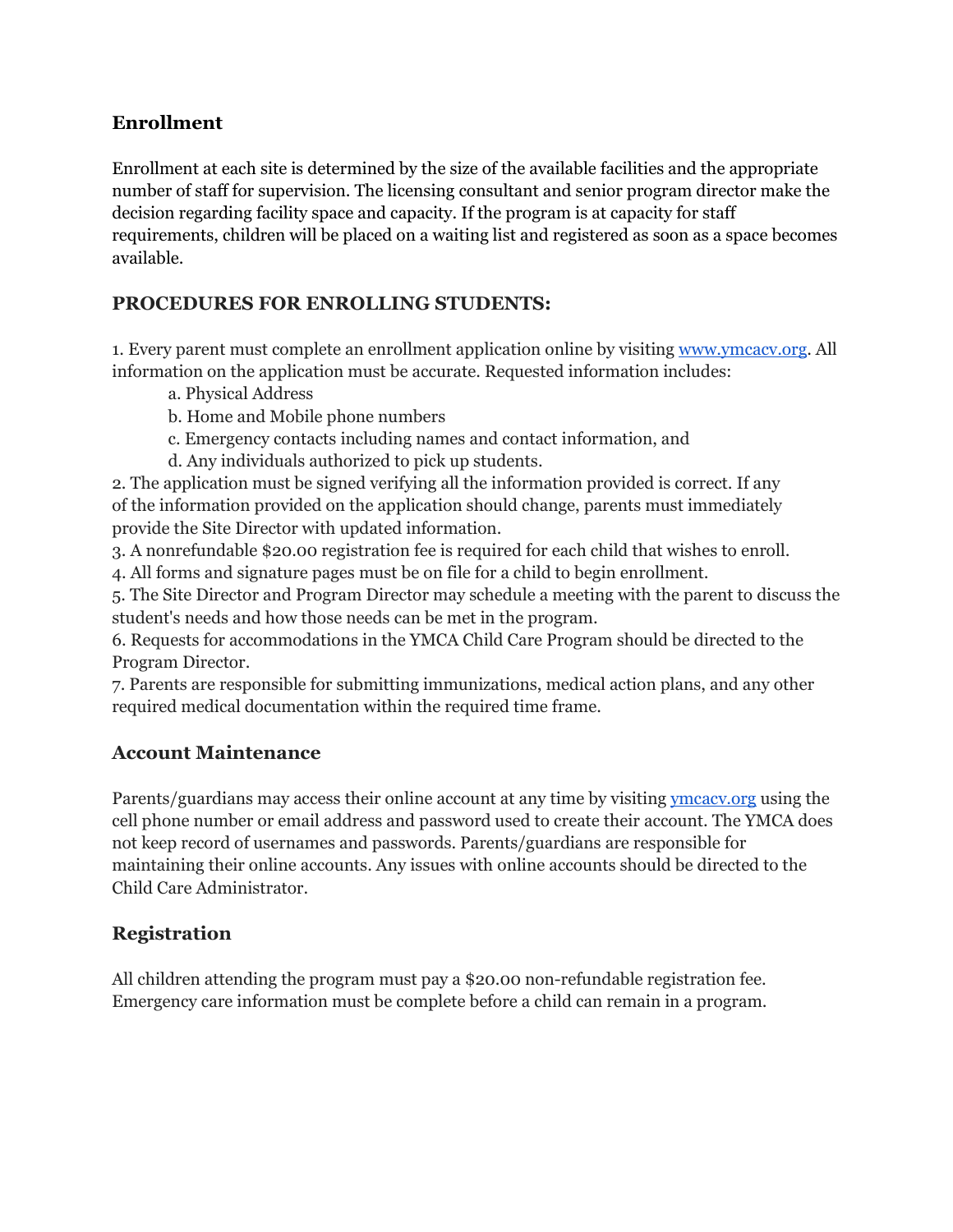### **Fees, Subsidy Vouchers, and Payment Plans**

Child care fees are due on the Friday prior to the week of care and must be paid through the child and parent YMCA online account. These accounts can be accessed at **ymcacy.org**. All fees must be scheduled to be paid when registering for the program. (Although all payments are scheduled, they are not charged at the time of enrollment and all payments can be altered by contacting the child care administrator) Fees can be paid through ACH draft or debit/credit card. *No cash payments will be accepted on site.*

Accounts that are not paid and up-to-date will be terminated after two weeks with no contact and no payment. The responsible adult will be required to contact the Child Care Administrator in order to pay the balance and re-register the child. This means a new registration fee is required and the child may be subject to a waiting list depending on enrollment numbers and staffing. The child will not be able to attend the program until the account is brought current.

If a child receives DSS Subsidy, the payment method is still required to be kept on file; however, it WILL NOT be charged unless the voucher becomes invalid. DSS will contact families in a timely manner to let them know they are in a renewal period. Families are responsible for maintaining their subsidy vouchers and ensuring that their renewal is completed. The YMCA does offer additional financial assistance. This application process can be found at ymcacv.org.

There are no refunds or pro-rating for tuitions, absences, partial weeks or emergency closings. If your child is removed from the program, a new \$20.00 registration fee must be paid before being re-enrolled. Three (3) removals for nonpayment will result in permanent removal from YMCA program for the remainder of the school term. Reenrollment may be limited and your child may result in being placed on a waiting list.

## **Program Participation/Student Needs**

The YMCA of Burke County Childcare operates within the provisions of all applicable laws, including those that provide protection to individuals with disabilities as well as to providers who care for such individuals. Our Y programs welcome all children to the extent we are reasonably able to do so. A child who requires measures that constitute a fundamental alteration to the program or other undue hardship, or a child who poses a direct threat to the health and safety of others, will not be able to participate in the program. The YMCA of Burke County Childcare program DOES NOT PROVIDE ONE-ON-ONE CARE. All children who are enrolled in the program must be able to function independently in a large group setting termed as 1:15 or 1:25 staff to child ratio. In order to best meet the needs of your child, we ask that you contact the YMCA of Burke County Childcare office to inform us of ANY and ALL special accommodations that your child may require (i.e. dietary, medical, physical, mental, etc.).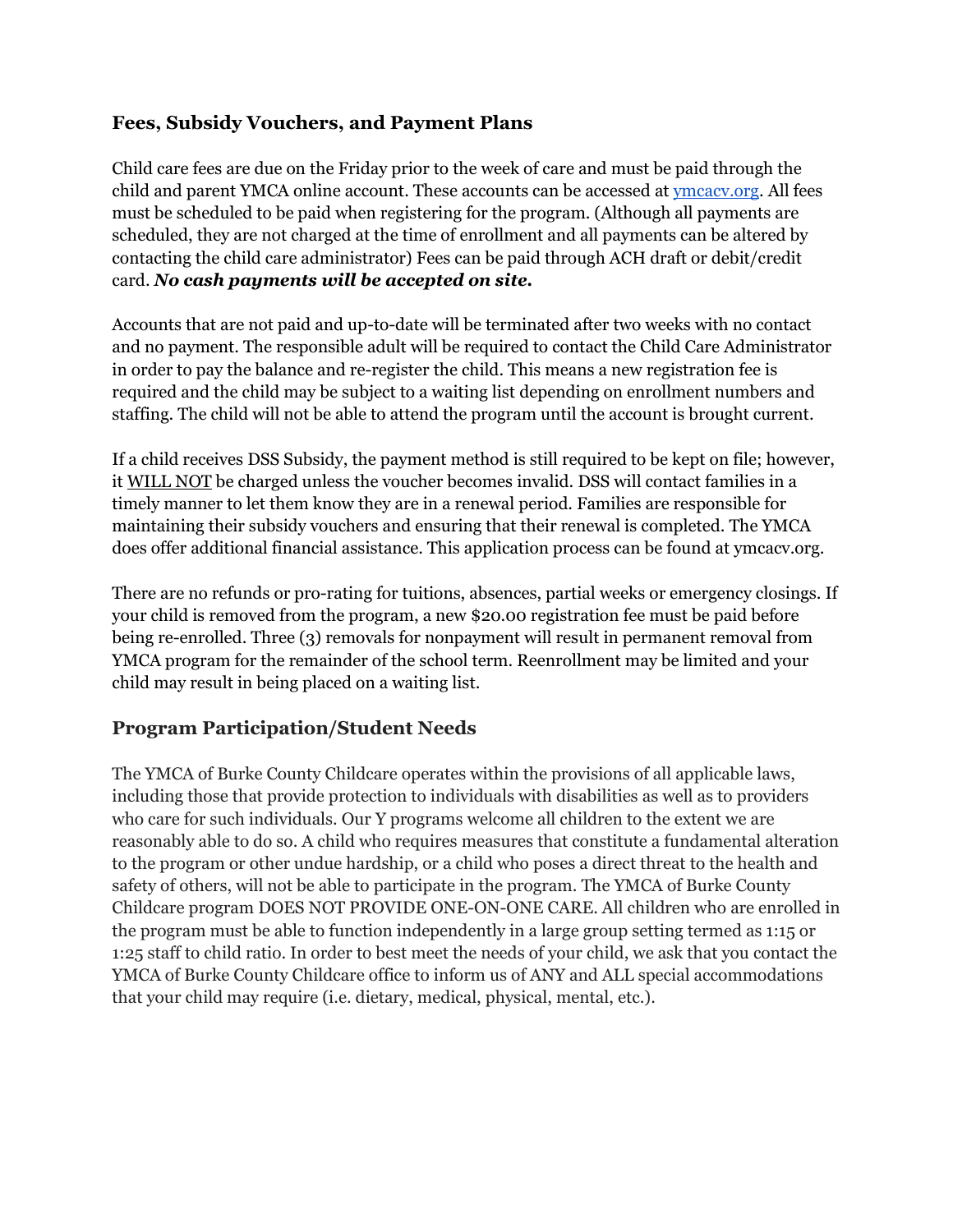### **Program Structure**

Each YMCA Child Care site will have a schedule and activity plan posted. The schedule and activity plan will vary to fit the needs of each site and the children served. Each YMCA program offers a system of educational enrichment opportunities in a center based program that meet the needs of every child:

Physical Education & Recreation (30 minute outside large & small motor activities)

Homework (30 minute quiet academic reflection)

Enrichment Activities Interest Centers

# **Homework/Electronic Devices**

During academic reflection, all children will be allotted 30 minutes of time to work on homework. Children are not required to complete homework during this time; however, staff encourage children to complete any work they may have. All children are offered alternate activities during this time. It is the responsibility of your child(ren) to know their homework assignments and to bring all necessary books, papers, etc. to the program each day. The YMCA is not responsible for the school supplies needed for your child(ren's) homework. Children are not allowed to return to their classroom once they have been checked into the YMCA program. All YMCA of Burke County Child Care Programs prohibit the use of electronic devices during the program hours unless utilized for homework assistance. Any electronic devices used inappropriately will be collected by the Site Director and returned to the parent/guardian at pick up time that day. Continued or inappropriate abuse of this policy may result in suspensions and or expulsion from the YMCA program. The YMCA of Burke County Child Care Programs are not responsible for any electronic devices or accessories.

# **Late Pick-Up**

Parents/Guardians who pick their children up after 6:00 pm will be charged \$5.00 for every 10 minutes they are late. These fees are automatically withdrawn with weekly tuition unless otherwise specified.

NOTE: If a child is not picked up by 7:00 P.M., and attempts to reach parents/guardians or emergency contacts have been unsuccessful, DSS (Department of Social Services) and the Burke County Sheriff's Department will be contacted.

## **Withdrawal from Program**

Parents/Guardians who wish to withdraw their child from the program must contact the Child Care Administrator and inform them that they are no longer attending the program. Otherwise, the child remains on the roster and continues to be billed weekly. Two week notice is required prior to withdrawing a child from the program.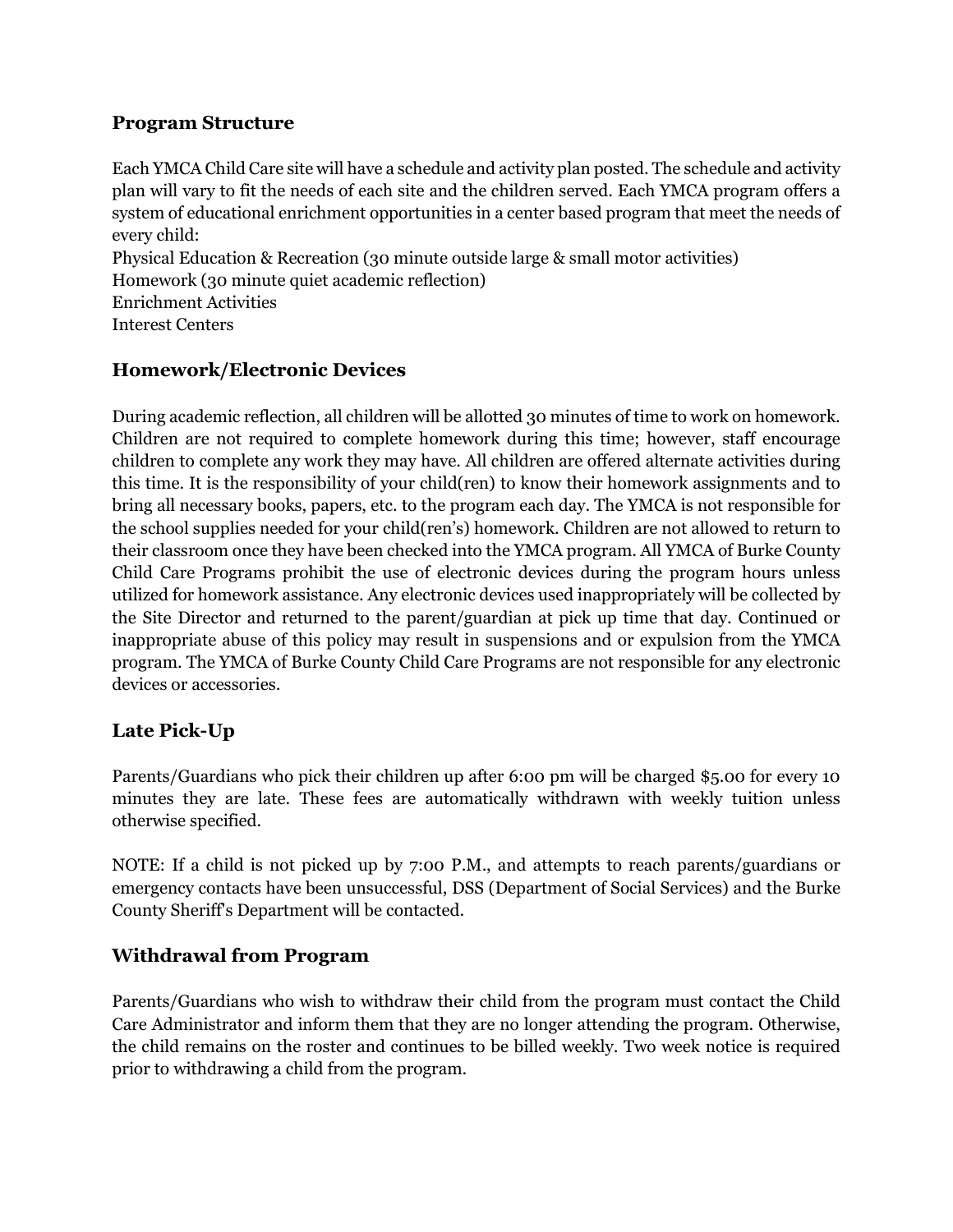## **Inclement Weather**

All Burke County YMCA Child Care Programs will follow the lead of Burke County Public Schools on the first day of inclement weather. Subsequent days will be determined by the Senior Program Director. Parents/Guardians can call the Site Director's Cell Phone to receive instructions via our voicemail system. Tuition rates will not be prorated due to inclement weather.

If bad weather occurs while the program is in operation the site director will contact the senior program director to make a decision as to whether the site will close early or remain open. If a decision is made to close the program, parents will be notified and will have 30 minutes to pick up their child.

# **Emergency Action Plan**

In the event of an emergency all staff will follow the emergency action plan. Emergency action plans are as follows:

*Fire:*

Staff must have the children in their area proceed to their designated area outside the school. The staff will exit their area with the sign in/out, head count, attendance sheets and emergency notebook. Site directors are required to check hidden areas in their rooms and bathrooms, close interior doors, and turn off lights before exiting the building. Once the staff are out of the building they will call roll and conduct a head count before reporting all children are evacuated. FIRE DRILLS ARE TO BE PRACTICED MONTHLY AND DOCUMENTED! Fire drill logs are provided to site directors by the licensing and compliance director and should be posted in the common area with program information. Site directors are responsible for keeping this log up to date for licensing purposes.

## *Shelter in Place/Lock Down:*

Child care centers must conduct a shelter-in-place or lockdown drill, as defined in 10A NCAC 09.0102, at least every three months, Child Care Rule.0302(d)(8). They must keep a record that includes the date of each drill, time of day, the length of time to reach the designated location and the signature of the person conducting the drill, Child Care Rule .0604(u). Site directors are responsible for keeping this log up to date for licensing purposes. *Tornado:*

The staff shall have the children in their area go to the designated safe area in their room and assume the tornado precautionary position.

## *Injured child:*

If a child is injured the staff member responsible for that child must alert the site director. The site director will immediately assist the staff member, or take over his/her group. This will also be documented on an Incident Report. All incidents that require any level of first aid must be documented, even if the only aid given was washing with soap/water. Incidents should be reported to the parent/guardian on the same day and reports MUST be signed by the parent. If the parent declines a copy of the report, they must initial the box at the bottom of the report indicating their choice. Site directors are responsible for completing the incident report log and filing the incident report. If medical attention is required, the site director MUST contact the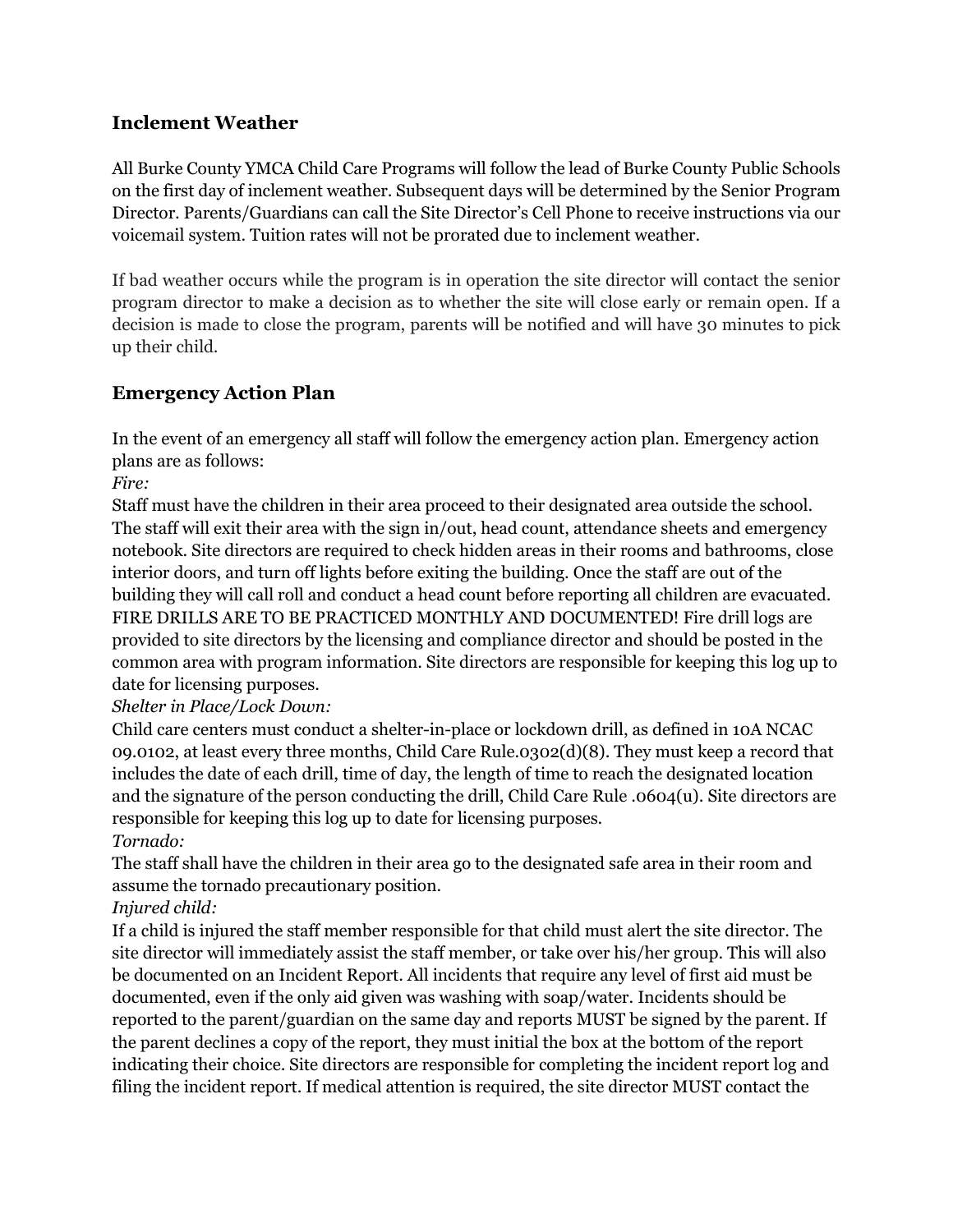Senior Program Director and Licensing/Compliance Director immediately. A report must be filed with the state licensing consultant within 7 days of the incident.

# **Field Trip Guidelines**

All children must have a signed permission slip and signed transportation policy in order to travel. Children are expected to adhere to all discipline policies when traveling. Failure to do so, may lead to the child being excluded from future field trips.

# **Transporting Children**

Burke County Public Schools covers all buses and transportation on regular school days. Parents should notify the YMCA of Burke County Childcare and the school's principal upon enrollment of a child who requires transportation to their school or from their school to the childcare site. These arrangements will be made for the parent; however, the parent is required to notify the YMCA and the school's principal upon enrollment for the transportation to be arranged. Otherwise, the parent will be responsible for the transportation of the child to and from the program.

# **Outdoor/Gross Motor Play Guidelines**

Article 7, Chapter 110 of the North Carolina General Statutes requires that outdoor play is a part of each child's daily activities, except in cases where there is severe weather conditions. Please note: if a child is not well enough to go outside, the child should not be in attendance at the Y program.

# **Discipline**

The YMCA of Burke County Child Care has adopted the state discipline and behavior management policy. Methods will include verbal warnings, redirection, time out, the removal of a child from the group, limiting privileges, and/or consulting with parents. Corporal punishment is NOT an alternative. Staff will give attention to positive rather than negative behaviors and redirect children from unacceptable to acceptable activities.

### Discipline and Behavior Management Policy

- 2. DO reason with and set limits for the children.
- 3. DO model appropriate behavior for the children.
- 4. DO modify the classroom environment to attempt to prevent problems before they occur. 5. DO listen to the children.
- 
- 6. DO provide alternatives for inappropriate behavior to the children.<br>7. DO provide the children with natural and logical consequences of their behaviors.<br>8. DO treat the children as people and respect their needs, desire
- 
- 10. DO explain things to children on their level.
- 11.DO use short supervised periods of time-out sparingly.
- 

- 2. DO NOT place children in a locked room, closet, or box or leave children alone in a room separated from staff.
- 3. DO NOT delegate discipline to another child.

We: 1. DO praise, reward, and encourage the children.

<sup>12.</sup>DO stay consistent in our behavior management program. 13.DO use effective guidance and behavior management techniques that focus on a child's development.

We: 1. DO NOT handle children roughly in any way, including shaking, pushing, shoving, pinching, slapping, biting, kicking, or spanking.

<sup>4.</sup> DO NOT withhold food as punishment or give food as a means of reward. 5. DO NOT discipline for toileting accidents.

<sup>6.</sup> DO NOT discipline for not sleeping during rest period.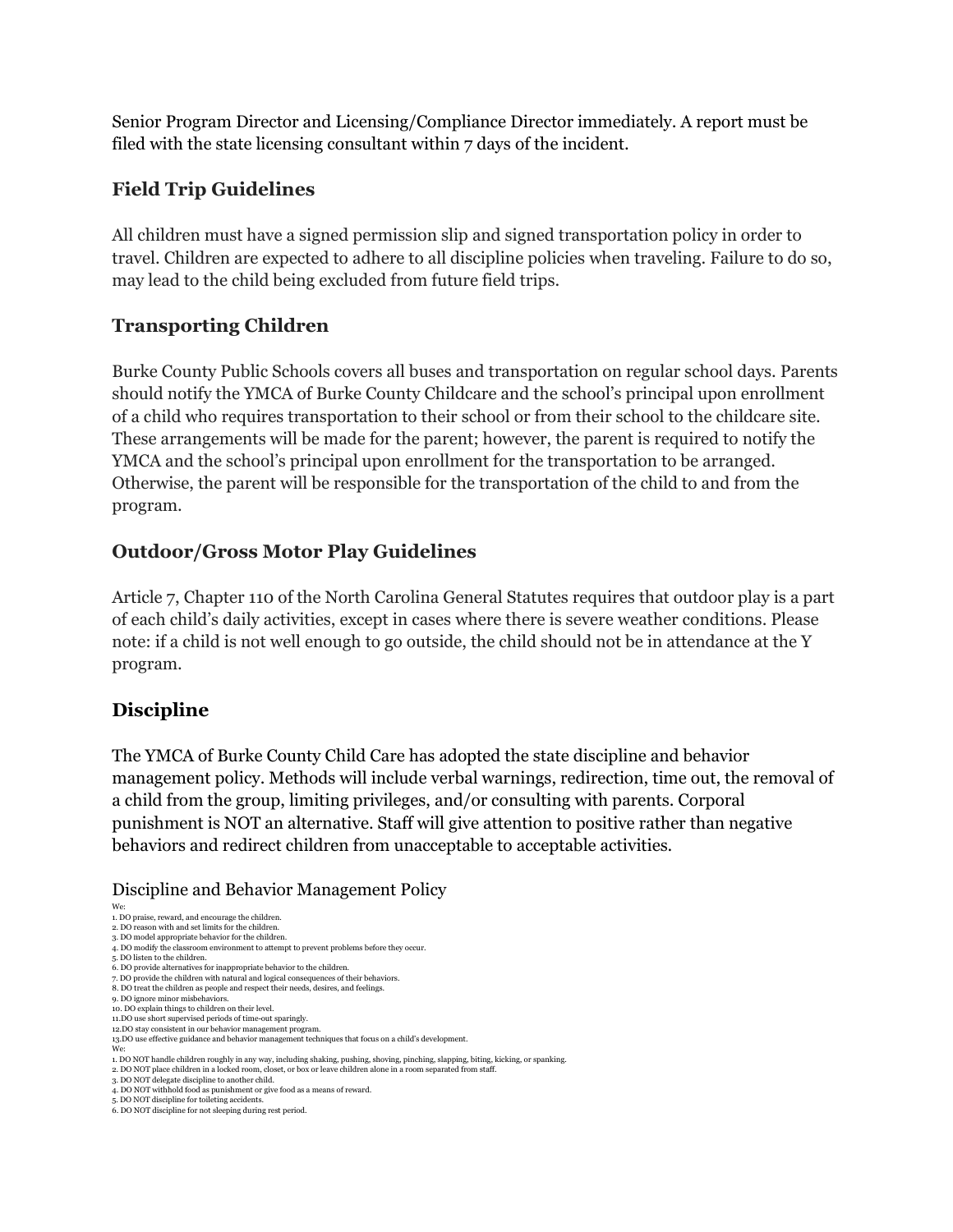# **Suspension/Expulsion**

The YMCA of Burke County Childcare staff wants to work in cooperation with families to ensure all children have a positive experience and are able to participate fully in the program. We believe that strong communication and family partnerships will promote positive behaviors in the program. However, when serious and/or chronic behavior problems occur suspension or expulsion may be necessary.

Participation in the YMCA of Burke County Childcare program is a privilege, not a right, and any student who demonstrates disruptive, dangerous (to themselves or others), or disrespectful behaviors, despite staff members' best efforts to work with him or her, may be suspended from the program after two written warnings to parents. To ensure that these rules and regulations are followed, the participants and their parents will be required to sign a Behavior Contract that will be kept on file at the YMCA child care site.

# **Behavior/Conduct/Discipline (Children and Parents)**

The YMCA of Burke County Childcare staff are expected to treat children with courtesy, dignity and respect. Children are expected to obey the rules and regulations of the program. Children and parents will adhere to the following program standards at all times:

- NO swearing or inappropriate behavior
- NO fighting
- NO misuse or damaging of YMCA or BCPS equipment or facilities (this includes bathrooms)
- NO "trashing" of facilities. All trash is expected to be disposed of properly and facilities are to be respected.
- NO stealing.
- NO touching personal property of another person unless permission is given.
- NO leaving the group without permission from the group leader.
- NO drugs, alcohol, tobacco, weapons or firearms permitted. Prescription medication requires proper documentation.
- NO disrespect to participants, staff, or volunteers.
- NO toys from home allowed.
- NO electronic devices or accessories unless directly related to and in the time allotted for academic reflection.

### The following steps will be taken to allow children the opportunity to self-reflect/correct behaviors:

*Step 1*: YMCA staff will identify the negative behavior of the child and give directions for how they should be behaving. *Step 2*: YMCA staff will identify the negative behavior again and redirect the child to another activity or change their surroundings. *Step 3* YMCA staff will give a final verbal warning to the child and let them know the consequence for breaking the rule again. *Step 4*: YMCA staff will alert the Site Director and will allow the child a time to reflect. When the time is up; the staff member will go over the negative behavior with the child and give them ideas as to how to improve their behavior.

#### Outcomes

*First Offense:* Verbal warning to child, discipline form is signed and put in child's file, parent receives a copy. *Second Offense*: Written warning to child, discipline form is signed and put in child's file, parent receives a copy. *Third Offense:* Suspension/Expulsion

*Fourth Offence*: Expulsion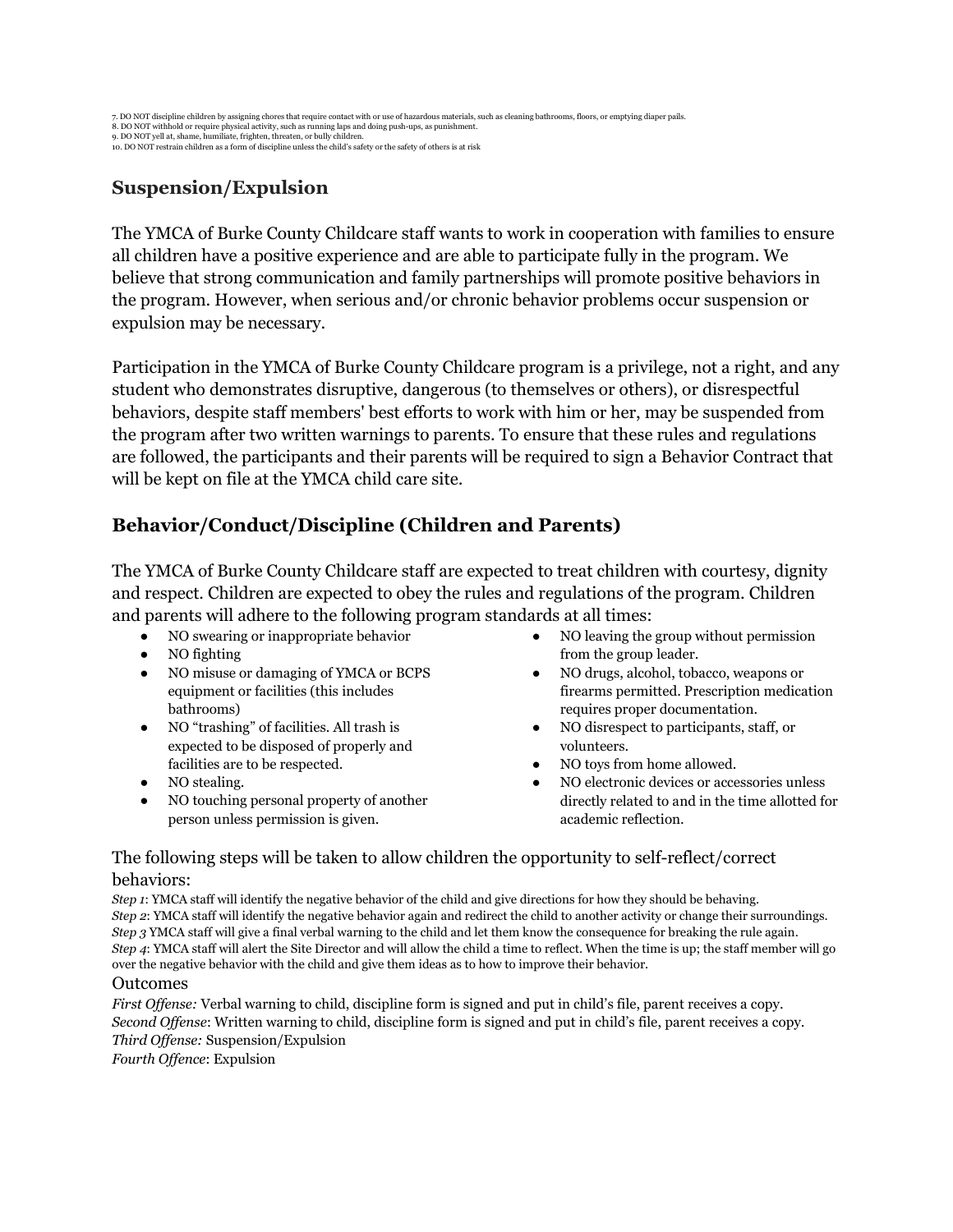\*\*Any act that is considered dangerous to the participant or staff is grounds for immediate suspension or expulsion. The steps for the "Offenses" may be altered depending upon the severity of the rule violations.

Just as we expect the YMCA before & after school staff to treat parents with dignity and respect, we expect the parents to treat the YMCA before & after school staff accordingly. Any parent or guardian who shows disrespect to our staff will be asked to remove their child(ren) from our program.

## **Nutrition Policy**

#### Burke County YMCA will follow the NC Childcare Rule 10A NCAC 09 .0901 GENERAL NUTRITION REQUIREMENTS:

(a) Meals and snacks served to children in a child care center shall comply with the Meal Patterns for Children in Child Care Programs from the United States Department of Agriculture (USDA) which are based on the recommended nutrient intake judged by the National Research Council to be adequate for maintaining good nutrition. The types of food, number and size of servings shall be appropriate for the ages and developmental levels of the children in care. The Meal Patterns for Children in Child Care Programs are incorporated by reference and include subsequent amendments. A copy of the Meal Patterns for Children in Child Care Programs is available free of charge from the Division at the address in Rule .0102(1) of this Chapter. (b) Menus for nutritious meals and snacks shall be planned at least one week in advance. At least one dated copy of the current week's menu shall be posted where it can be seen easily by parents and food preparation staff when food is prepared or provided by the center, except in centers with a licensed capacity of 3 to 12 children located in a residence. A variety of food shall be included in meals and snacks. Any substitution shall be of comparable food value and shall be recorded on the menu (c) When children bring their own food for meals or snacks to the center, if the food does not meet the nutritional requirements specified in Paragraph (a) of this Rule, the center must provide additional food necessary to meet those requirements unless the child's parent or guardian opts out of the supplemental food provided by the center as set forth in G.S.110-91(2)h.1. A statement acknowledging the parental decision to opt out of the supplemental food provided by the center signed by the child's parent or guardian shall be kept on file at the center. Opting out means that the center will not provide any food or drink so long as the child's parent or guardian provides all meals, snacks, and drinks scheduled to be served at the center's designated times. If the child's parent or guardian has opted out but does not provide all food and drink for the child, the center shall provide supplemental food and drink as if the child's parent or guardian had not opted out of the supplemental food program. (d) Drinking water must be freely available to children of all ages. Drinking fountains or individual drinking utensils shall be provided. When a private water supply is used, it must be tested by and meet the requirements of the Commission for Public Health. (e) The child care provider will provide only the following beverages: (1) breast milk; (2) formula; (3) water; (4) unflavored whole milk, for children ages 12-24 months; (5) unflavored skim or lowfat milk for children two years old and older; or (6) 100 percent fruit juice, limited to 6 ounces per day. (f) Children's special diets or food allergies shall be posted in the food preparation area and in the child's eating area. (g) The food required by special diets for medical, religious or cultural reasons, may be provided by the center or may be brought to the center by the parents. If the diet is prescribed by a health care professional, a statement signed by the health care professional shall be on file at the center and written instructions shall be provided by the child's parent, health care professional, or a licensed dietitian/nutritionist. If the diet is not prescribed by a health care professional, written instructions shall be provided by the child's parent and shall be on file at the center. (h) Food that does not meet the nutritional requirements specified in Paragraph (a) of this Rule, such as cookies, chips, donuts, etc., shall be available only for special occasions such as holidays, birthdays, and other celebrations. (i) Staff shall role model appropriate eating behaviors by consuming only food or beverages that meet the nutritional requirements specified in Paragraph (a) of this Rule in the presence of children in care.

#### **Snack**

A nutritious snack that meets two food components is offered to the children each day. ALL children present in the program at the time that snack is served will be provided with a snack. A sufficient amount of snacks are provided; however, seconds are available upon request. Monthly snack schedules are posted at each site.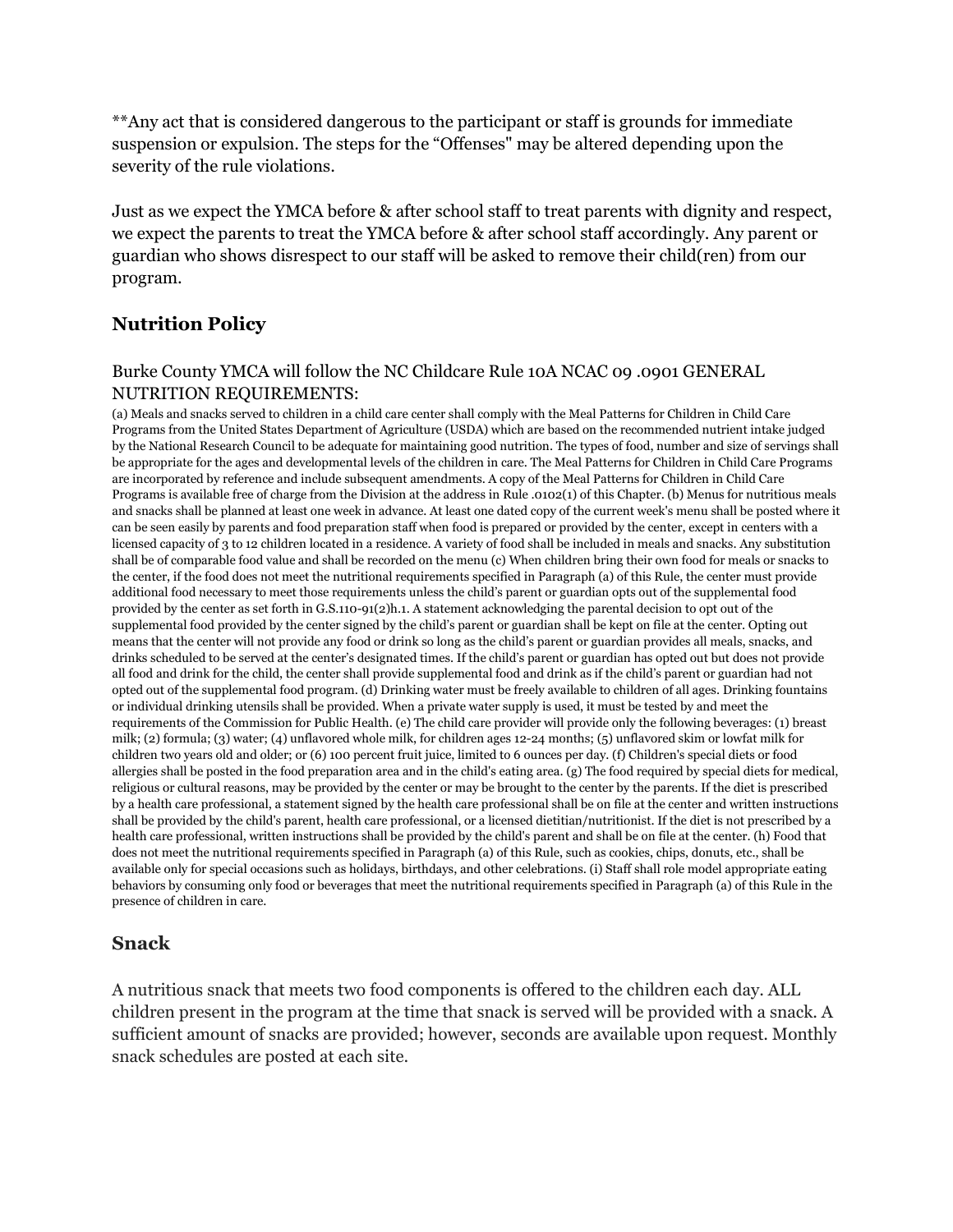# **School's Out Camp Meals**

Children are provided with a morning snack, lunch, and afternoon snack when participating in school's out camps.

# **Parent Information Center/ Involvement**

Each program has an information center located near the parent sign in/out area. This information board is where calendars, menus, events, updates, activity plans, and monthly newsletters are posted.

All site staff work closely with families to understand each child's individual needs and how we can provide the best experience for them. The Burke County YMCA Child Care Program welcomes parents/guardians to actively participate in our programs or to visit anytime. Families can participate in our program by:

- Volunteering
- Sharing a talent
- Becoming a resource for supplies
- Maintaining positive relationships and open communication with Y staff members
- Read the weekly/monthly newsletters
- Participating in the annual campaign
- Attending community and family events
- Parent/Teacher conferences
- Parent Advisory Committee (Meets quarterly)

# **Medical Action Plans, Medication Administration Permission Forms, Medication Logs**

All children who require emergency medication, who have checked on the application that a medical action plan is necessary, or who require a medical action plan, will be required to have that information on file at the center BEFORE they are allowed to attend. All medication MUST have a medication administration permission form and medication log completed and on file. YMCA Child Care Programs will not administer medication without the required signed documents. YMCA Child Care Programs will not administer over-the-counter medications without a physician's instructions and signature.

# **Administration of Medication**

No medication, including Tylenol, Ibuprofen, or aspirin, will be given to children without the parent's AND physician's written consent. Should it be necessary for a staff member to dispense medication to a child in his/her care, the following procedure must be followed:

1. The physician and parent must complete a Medication Administration Consent form. This includes over the counter medication.

2. Prescription medication must be brought to the school in the original container with the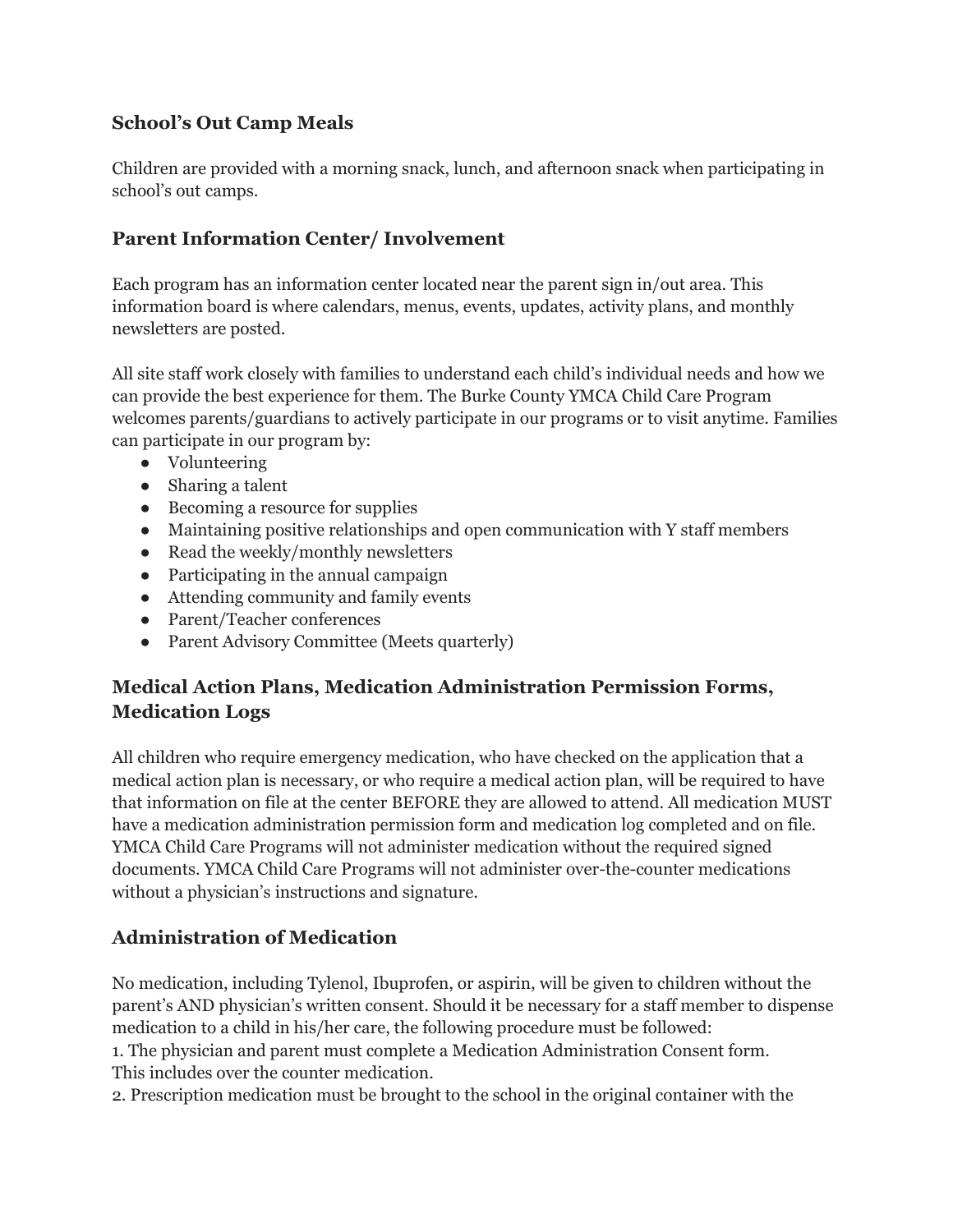child's name, correct labeling, dosage, etc.

3. Over the counter medications must be brought in the original container, and the child's name must be written legibly by the parent on the container.

4. The parent must provide clear and concise written directions for administration of the medicine.

5. The medication will be administered only by trained staff.

6. The staff member will document medication dispensed including the time and dosage of medication that was given. The staff member will sign their name.

7. All medication must be kept in a locked container away from children at all times.

# **Medical Emergencies**

In the event of an emergency:

1. The site director on duty will contact the parents.

2. The site director, or person in charge, will ask if the parent would like

the EMS to be contacted.

3. If contact can not be made with the parents or emergency contacts, the director needs to make the decision to contact the EMS at that time.

4. By calling 9-1-1 first responders will be dispatched to the school for immediate assistance.

# **Reporting Suspicions of Child Abuse**

NC General Statute 7B-301

Any staff member who suspects a child has been abused or neglected must notify the proper authorities. This requirement applies regardless of where the abuse may have occurred, be it at the child's home or the Child Care center. The site director will notify the senior program director and child care director. The phone number for DSS is 828-764-9600.

# **Training and Selection of Staff**

YMCA of Burke County is staffed with a Site Director, Assistant Director, and various Group Leaders. Each staff member is chosen for their experience, education and love for children. All potential employees must be able to obtain a comprehensive background check required by the State of North Carolina Division of Child Development and Early Education. The Site Director must be at least 21 years old, possess Early Childhood Credentials and a minimum of 2 years experience in licensed child care. The Group Leader must be at least 18 years old and be working toward completion of early childhood credentials. All YMCA Before & After School employees working directly with before and after school students must be enthusiastic, and eager to make a difference in the growing needs of children under their care. Our staff are required to be trained in CPR and First Aid, Health and Safety practices and Principles, and maintain ongoing training in childcare continuing education annually. By providing quality child care for every child, YMCA Before & After School staff promote positive practices, give hope, inspire dreams, and build lasting relationships in the minds of children, families and their communities.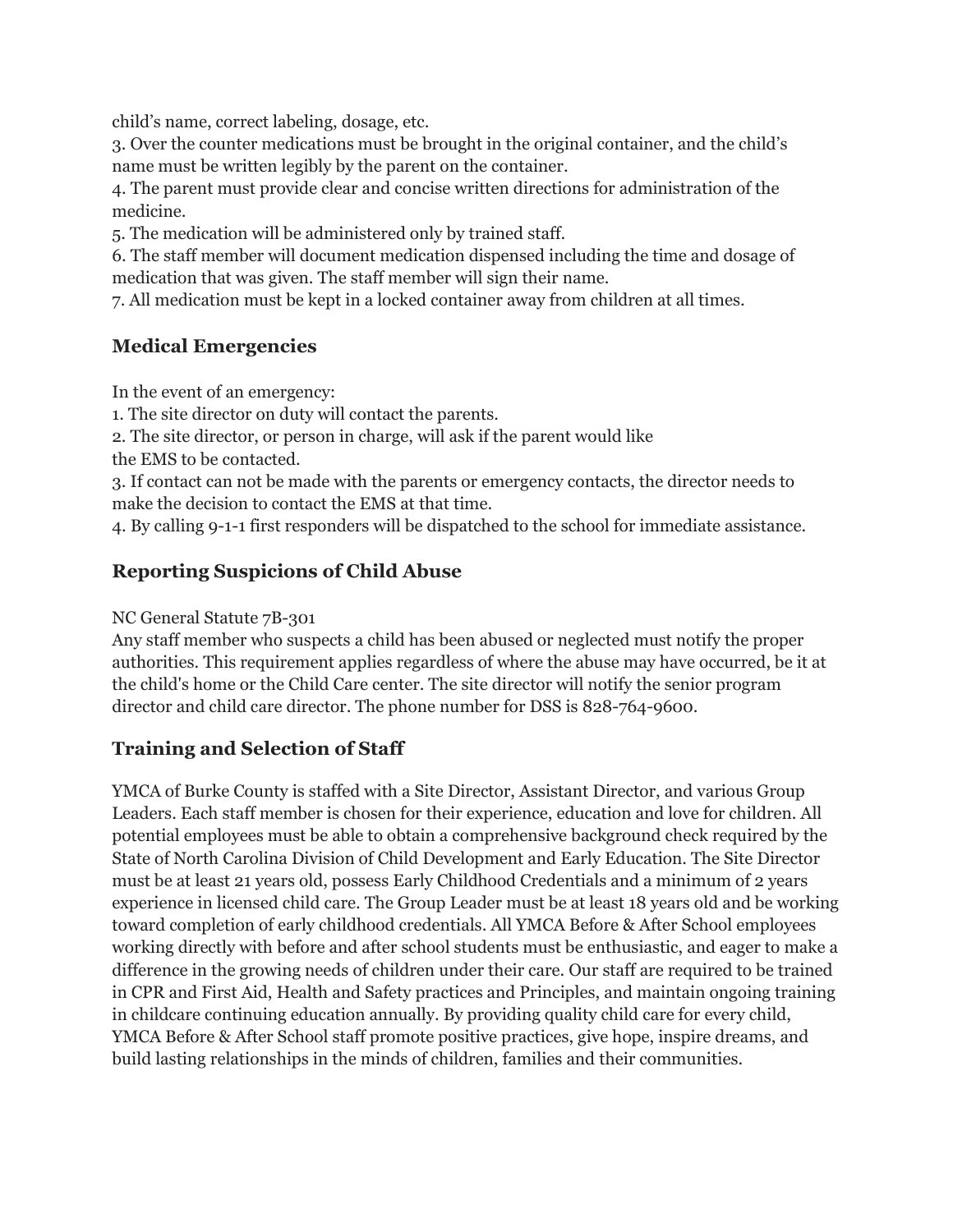### **What to Bring**

Parents/guardians should provide their child with a water bottle, labeled with their child's name each day. If additional materials are needed, the site director will communicate that to the parents/guardians.

## **Arrival and Departure**

#### Arrival Procedures

*Before School Care*: Each parent/guardian is responsible for walking his/her children into the center and ensuring they are signed in as required by law. A parent/guardian who repeatedly does not walk his/her child into the program can be suspended from the program. Site staff are responsible for signing children out daily when leaving the before school program for school.

*After School Care*: Staff members are responsible for checking in the students upon their arrival in the program. This includes signing in at the time of arrival and recording attendance for all students no later than 5pm daily. Each parent is responsible for coming into the program and walking his/her children out of the center and ensuring they are signed out as required by law. A parent/guardian who repeatedly does not come in and wait for his/her child can be suspended from the program.

#### Departure Procedures

Each parent/guardian is required to come into the program to pick up their child. If a parent/guardian or adult comes into the program to pick up a child who is not known by the staff he/she will be asked for a photo ID. Staff will check ID's at any time to ensure safety of children, which is our highest priority. If an adult who is not authorized to pick up a child comes into the program, the staff member will notify the site director immediately so that the proper adult can be notified. Children will not be permitted to leave with ANY adult that is not on the pickup list in the child's file.

## **Making Changes to Children's Registration Documents**

Parents are responsible for updating children's immunization records annually. Site Director's will request this information each year. If any change is required to the child's file, only the parent/guardian who completes and signs the registration documents is authorized to make changes/deletions/additions, etc., to the information. This includes authorized pickups. All changes to authorized pickups must be made by the parent/guardian in person with the site director. Parents/guardians may access their child's information at any time by accessing the account they created at the time of registration by visiting, [ymcacv.org.](http://ymcacv.org/)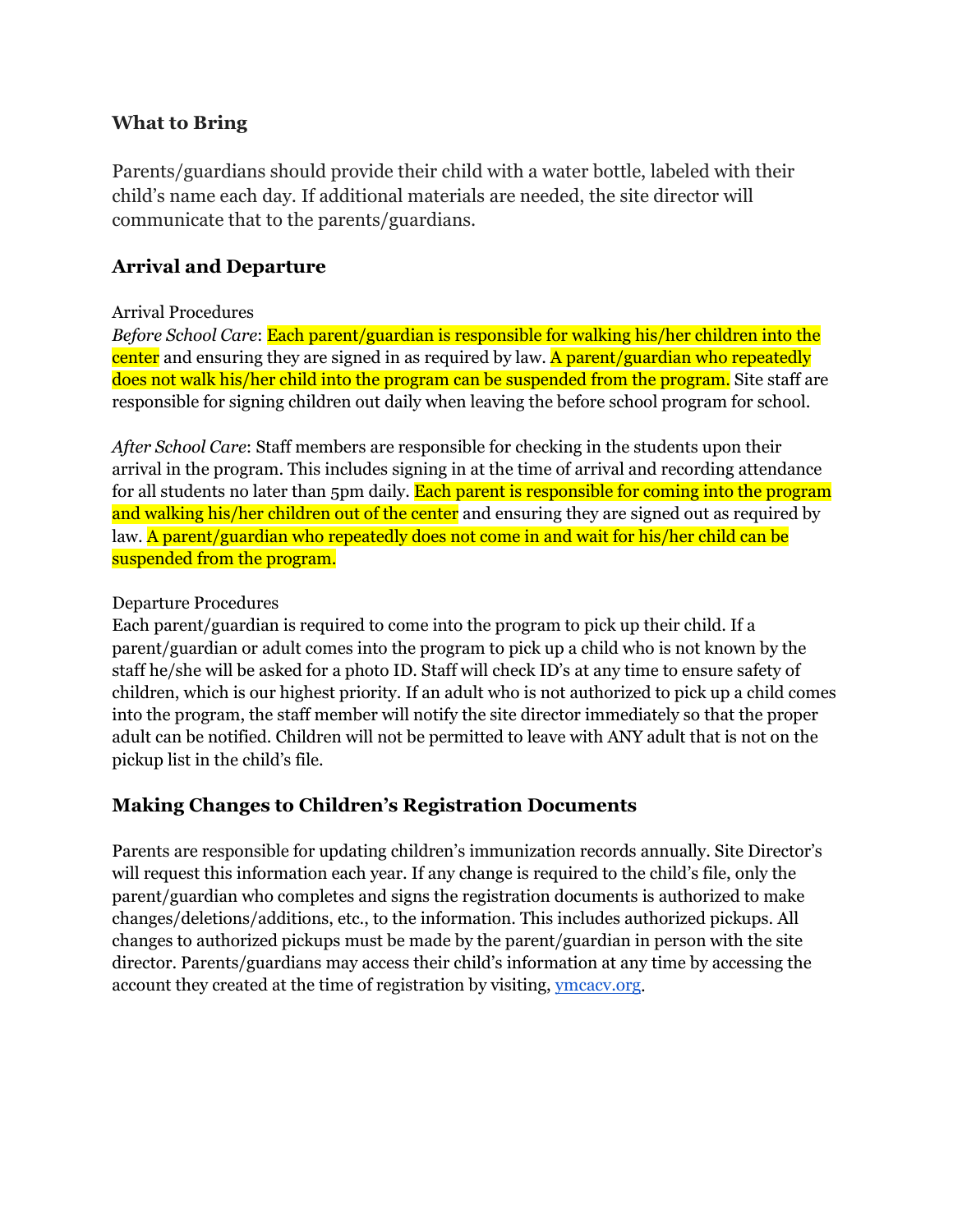# **Sick Children**

Children will be observed upon arrival to the program in the mornings and in the afternoons from their classrooms. If a child has any of the following symptoms, he/she will be isolated (this location will vary at each site) from the other children until the parents are contacted and arrive to pick them up. All current guidance concerning COVID-19 will be followed.

- 1. Suspected signs of communicable disease/ parasites
- 2. Continued nausea or diarrhea
- 3. Constant cough or difficulty breathing; complaints of sore throat of chest discomfort
- 4. Discharge from ears or eyes, inflamed tissue around the eyes or ears
- 5. Any visible rash or skin sore with suspicion of communicable nature
- 6. Temperature of more than 100 degrees Fahrenheit
- 7. Continuing headaches and general malaise

Please do not send your child with any of the following symptoms: Nose that runs consistently Undiagnosed rash, sore, or other skin condition Sore throat Excessive coughing Diarrhea or vomiting Fever Head lice Any other contagious disease or symptom

Please Note: A child MUST be fever-free and have stopped diarrhea and vomiting for a full 24 hours before returning to the program. A physician's note may be required before readmitting a child to the program.

## **Communicable Diseases**

All staff members and parents will be notified in the event of a communicable disease outbreak within the school and after school program. Emergency personnel will be contacted and educational materials about the disease will be available for parents and staff. Safety precautions will be in place to prevent an outbreak. All personnel must routinely use protective equipment when there is a potential for exposure to blood or other potentially infectious materials. Personal protective equipment in the appropriate size will be provided by the site.